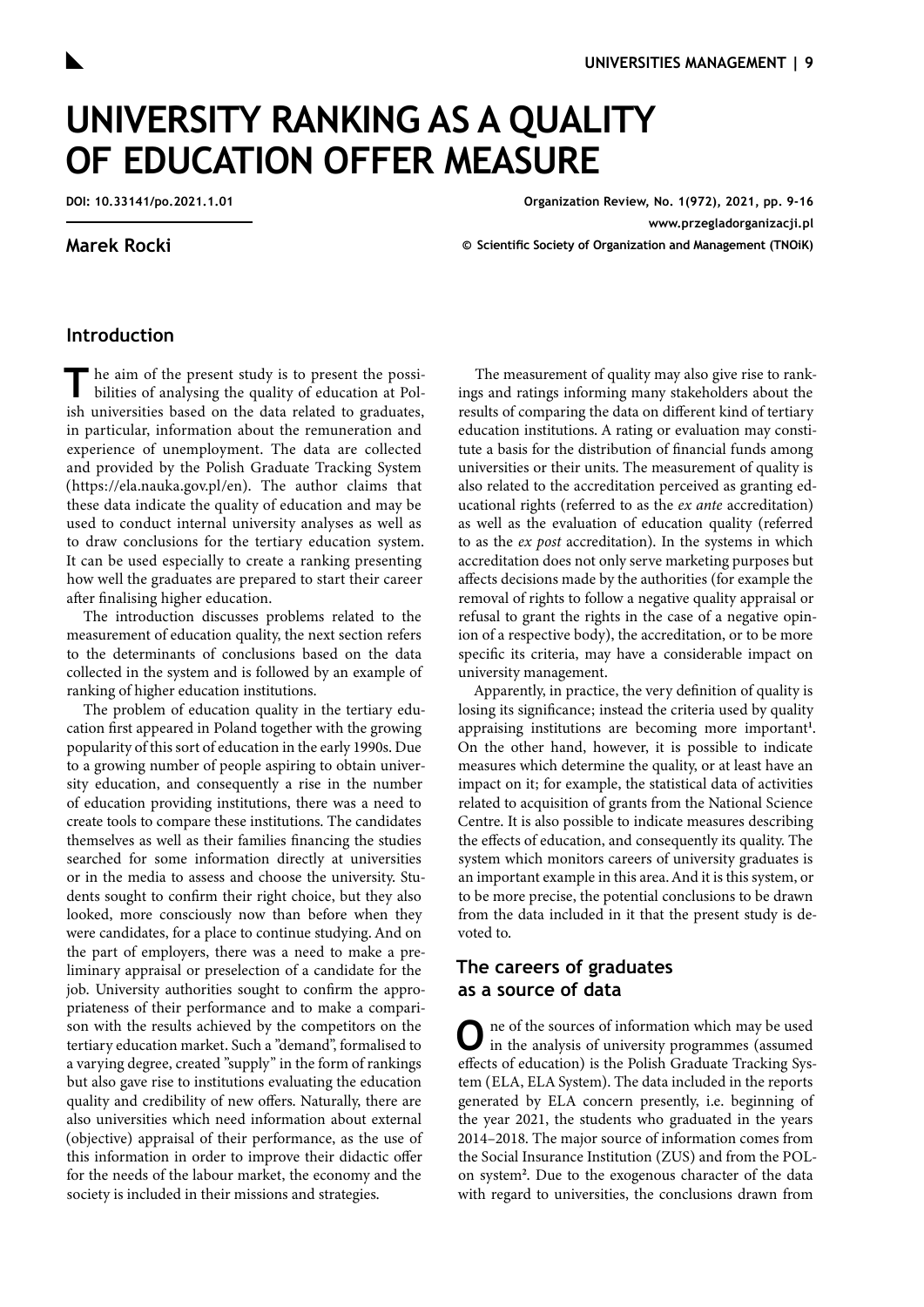the analysis may be interpreted differently than in the case of surveys based on questionnaires conducted by universities. It is assumed that data on graduates from each year would be kept for five years after the graduation.

The objects of analyses to be conducted on the basis of the data gathered in the ELA system are groups of graduates of a specific field of study who graduated from a selected faculty at the analysed university. In order to protect personal data, the analyses do not present results of groups of graduates below ten.

The data on university programmes in the ELA system are aggregated in such a way that they form joint information on the graduates of a given university.

It should be noted that the Social Insurance Institution (ZUS) register does not include contracts for specific tasks, contracts of mandate, contracts concluded abroad or work without a contract. The data may not include people in-sured in the Agricultural Social Insurance Fund (KRUS)<sup>[3](#page-6-0)</sup>. What is more, the ZUS data do not include the information on the job done. It is not known then whether or not the undertaken job is compliant with the completed studies. It seems, however, that in the case of the fields of study characterised by the shortest job seeking time or the highest remuneration, it may be assumed that the jobs done by the graduates are compliant with their education [\(Rocki, 2017\).](#page-7-0)

An important factor which makes the conclusions more credible is the information included in ELA reports about the share of graduates registered in ZUS. This information should have an impact on the choice of specific groups of graduates for comparison.

The system of monitoring economic fates of graduates allows to generate (download) reports on the programmes (the information in this case will be of a given field name) or universities (in this instance the data will relate to all programmes run by particular organizational units of a university), as well as to download tables containing the data**[4](#page-6-0)** .

Thus, the data on graduates' careers indicate the effects of education quality and may be used in internal university analyses, in tertiary education market analyses as well as for the proposals for the system of tertiary education. An example of such an analysis will be presented in the next section of the study.

In the context of further analysis, it should be stressed that between students of each class in the same year there are de facto differences in the field pertaining to type of studies (stationary and non-stationary), having or not having professional experience (before or during studying) and in case of two-cycle studies also because of level of studies (bachelor and master)**[5](#page-6-0)** . It seems obvious that there are different reasons for which people decide to take up stationary and non-stationary studies**[6](#page-6-0)** . The reasons for taking up non-stationary studies can be both combining studies with work as well as no more places available (numerus fixus – due to no more subsidiaries from the State)**.** Moreover, studying and working at the same time can have its financial explanation, but also substantive ones (if it is necessary to get a diploma required by an employer or if there is a will to upgrade qualifications). This diversity has a clear influence on the situation of graduates on the labour market.

Apart from the above-mentioned example reasons for which candidates decide to take studies of a given type, there are also different methods of recruitment (for instance in public universities it is usually more challenging to become a student of stationary than non-stationary programmes). Apart from that, also the possibility to go for practice work or students exchange has also an influence on this choice. This on the other hand has also an influence on when students can finalise their studies.

## **Rankings of universities**

**F**rom the perspective of a higher education institution a ranking is an important way of providing information on the situation of individual players on the higher education market as compared against other participants, according to the accepted principles and criteria. Rankings need to be set apart from evaluations, certifications, ratings and accreditations, although these may be used as a basis for rankings or become factors in them.

A ranking, in the light of a popular and widely recognised yet informal definition, is a systematic way of providing information on some objects pursuant to a given criterion or set of criteria. Authors behind the rankings of higher education institutions usually like to highlight that their purpose is to identify an institution which lines up the highest in terms of a particular understanding of quality. Reputation, power of appeal, assets, elites, high quality education, top notch faculty – these are the most frequent characteristics used to describe the winners of such rankings.

It seems that the goals of all of those who conduct evaluations, ratings, accreditations, and rankings of universities remain similar. The most frequently and explicitly quoted role of evaluations, accreditations and rankings of educational institutions is enhancing the actions resulting in increased quality of education processes. This has become, not only in Poland, the consequence of the pervading mass education and rise of the education market. Public relations have become of paramount importance to any university. The ongoing demographic and potential changes, as well as the implementation of corresponding legislative regulations mean that the value of image and brand are vital for the survival and success of any educational institution.

The purpose of rankings is to collect, verify and pool the data (various types of information), as well as to process and announce them to the wide public. Authors of these rankings often mention university candidates and their parents as the most interested parties. However, keen recipients of ranking data can also be found among employers and the educational institutions themselves. For candidates and their families, rankings are a source of information about how the universities, their units and the offered curricula are positioned against other entities of the same type. Occasionally, rankings can inform on what the odds of admission to a particular institution are. For employers, the results of a ranking may provide a premise for searching for potential employees. For university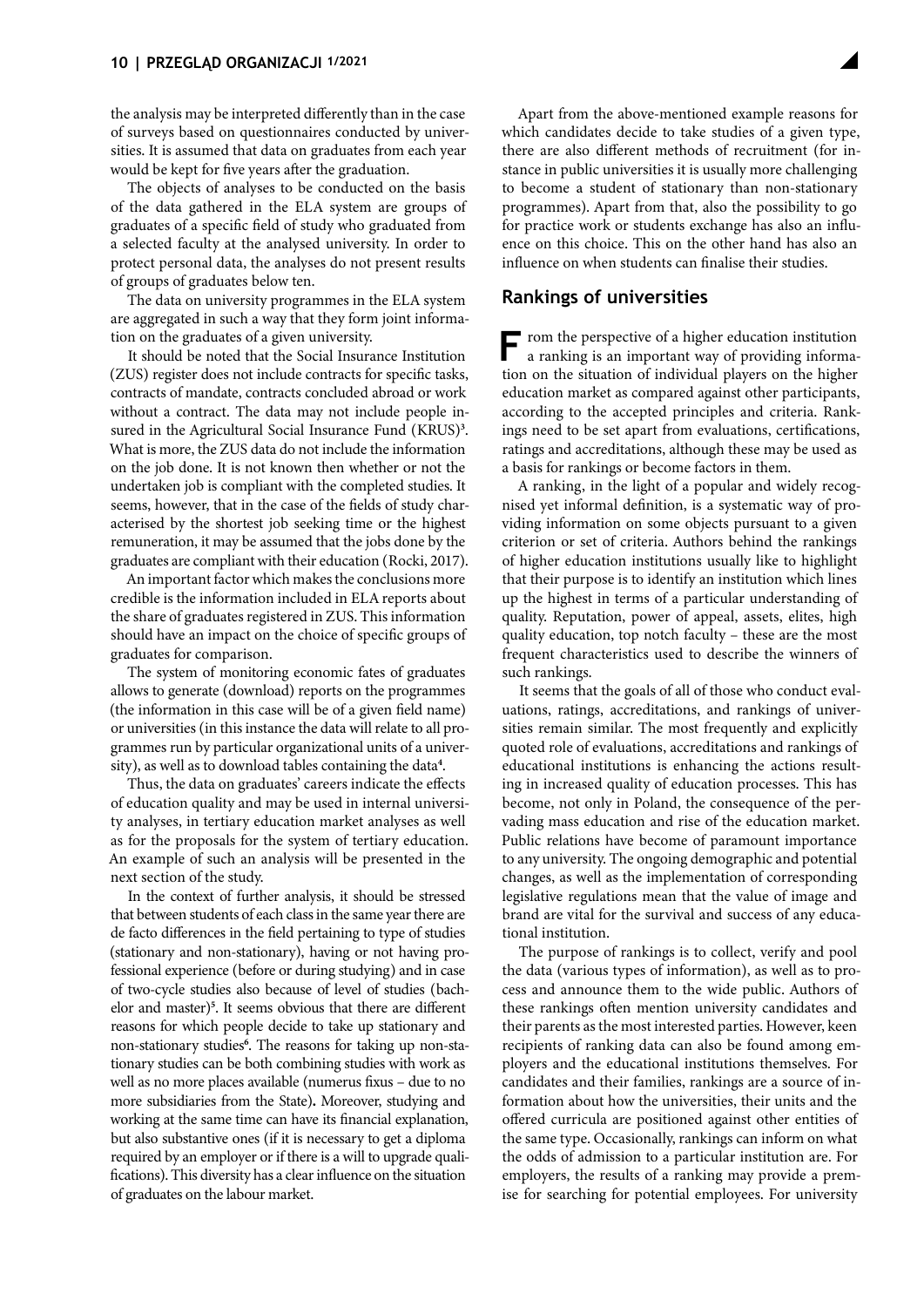bodies, in turn, ranking results provide information on the perceived strengths and weaknesses of the institution, and thus may become a quality improvement tool. The significance of rankings and their popularity gave rise to the establishment of a new code of good practice in this field [\(Barron, 2006\)](#page-7-0).

Generally, the starting point for creating a ranking is defining the criteria, the ways of measuring them and the methods of calculation, allowing to arrive at a particular sequence of objects involved in the ranking [\(Gua](#page-7-0)[rino et al., 2005; Merisotis, Sadlak, 2005; Liu, Cheng,](#page-7-0)  [2005\).](#page-7-0) Farther on in the paper the source of data and the resulting criterion will be presented, formally speaking: a meta-criterion structured as a function using several criteria.

## **Data used for the ranking**

**A** source of data for the proposed ranking is the ELA System – the nationwide system of monitoring economic fates of graduates.

The data included in the analyses were pertained to the graduates of the second cycle programmes and long cycle Master programmes of the year 2018 of various universities because the majority of graduates of first cycle programmes [\(63%, see: Zając et al., 2018, pp. 194\)](#page-7-0) continue education. In the group of graduates defined according to these criteria, 266 groups of graduates of the second cycle programmes (12914 people in total, and 121840 registered in ZUS) and 72 groups of the long cycle Master programmes (19840 people, 17960 in ZUS) were studied**[7](#page-6-0)** . The data adopted for analysis (aggregated at the university level) do not allow for identification of graduates from various modes of study. As a result, the fates of both full-time and part-time programmes graduates have been described jointly**[8](#page-6-0)** .

## **The proposed ranking criterion**

The purpose of ranking higher education institutions is to appoint "the best" one. In most cases ranking authors will be searching a set of factors which, when combined in an aggregate function, can produce the right sequence of the studied institutions. If we assume that "the best" university is the one that offers the highest quality education, we should be looking for a set of factors able to define this quality. The quality of university programmes results from the composition, engagement and competencies of the academic faculty, the quality and scope of the research conducted, the comprehensiveness, quality, structure, and style of curricula delivery, the university infrastructure, the functioning of the study support systems as well as the efficiency of the internal quality ensuring system. All of them combined constitute a set of variables which in soft modelling [\(Wold, 1980\)](#page-7-0) are known as the forming indicators. On the other hand, there are also reflecting indicators which define the effects of the programme "quality". These are the data pooled in the ELA system such as the average time spent seeking the

first job, average number of months during which graduates were registered as unemployed, share of unemployed graduates, average monthly wages etc. However, the synthetic characteristics determining graduate fates on the job market in the ELA system are:

WWB – relative unemployment index, calculated in such a way that an individual unemployment risk proportion to the average registered unemployment in the district of abode (or districts if the place of abode has been changed) is established for individual graduates in the time period of the study. The value of the index presented in ELA reports amounts to an average of these proportions. Unemployment risk in the ELA system has been defined as an average percentage of the number of months after the month of obtaining a degree during which graduates remained registered as unemployed;

WWZ – relative wage index, calculated by establishing for each graduate a proportion of his average wages to average wages in the district (districts) of abode in the time period of the study. The value of the index included in ELA report equals the average of these proportions.

WWB and WWZ in a synthetic manner characterise the fates of graduates as they, irrelevant of the field, profile or mode of study and the profession pursued after obtaining a degree, indicate graduates' preparedness to compete on the job market and, on the other hand, express the market valuation put on graduates by employers. Graduates' successes on the job market in terms of short time of searching for a job after obtaining a degree and high wages stem from the fact that the university offers and delivers university programmes meeting the needs of the society and the economy. Indirectly, it also implies that the university is able to efficiently cooperate with employers on improving study programmes and conduct scientific research conducive to such improvement. It may thus be assumed that WWB and WWZ synthetically characterise the quality of university activity and can be used as criterion components in the ranking.

According to the definitions:

• WWB is more valuable when it is closer to zero, the values below 1 signify that the unemployment risk of a given university graduates is lower than average. A zero value of WWB means that none of the graduates in the study period registered as unemployed. The construction and definition of WWB implies that this index is an inhibitor. Converting it into a stimulus meant modifying its value:

# $\mathbf{modyfWWB}_{i} = \mathbf{WWB}_{max} - \mathbf{WWB}_{i}$

where modyf WWB<sub>i</sub> – is a modified value of the relative unemployment index for a given i-university, WWB<sub>i</sub> – is the original value of the index, WWB<sub>max</sub>

- is a maximum value of the index in the set of the analysed universities;
- WWZ is the more valuable, the higher it gets, so it is a stimulus. Values higher than 1 signify that the wages of a given university graduates are higher than average.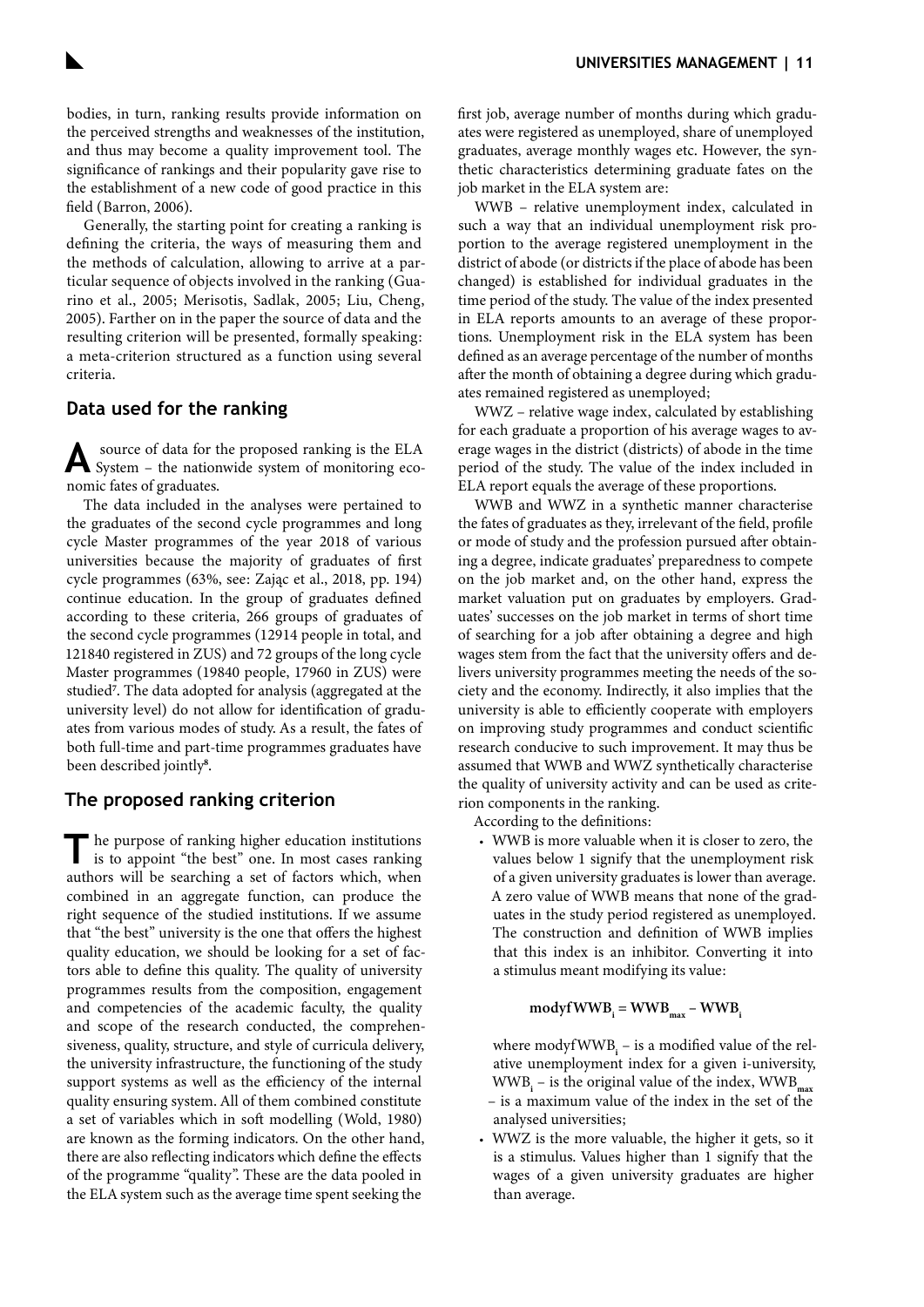The preliminary idea of the ranking used the multiplication of WWZ and modified WWB, however, data analysis shows that less numerous graduate groups can find their first jobs relatively faster. For this reason, it was proposed to correct the multiplication with a logarithm of the number of graduates registered in ZUS**[9](#page-6-0)** .

Thus, the meta-criterion of the ranking is a feature defined as a multiplication:

## $K_i = WWZ_i^* \text{mod}$  **w** $WW_1^* \text{ln}(N_i^* ZUS_i)$

where  $N_i$  – is the number of graduates of a given cycle of a given university, ZUS<sub>i</sub> – is the share of graduates of this cycle of a given university registered in ZUS.

## **Results**

This part of the article will present fundamental results of the ranking for long cycle Master programmes and second cycle programmes**[10](#page-6-0)**.

Two rankings will be presented separately for public**[11](#page-6-0)** and private institutions accordingly both to the comment which can be found in note 6 referring to differences in rules of acting of public and not public universities in Poland, and also, analysis presented in Zając, Jasiński, Bożykowski [\(2018\).](#page-7-0)

The graph presented in the Figure 1 metacriteria values for public universities are presented on the left and private universities on the right.

In the tables:  $N -$  stands for the number of graduates, PwZUS – for a fraction of graduates who registered in ZUS in %, WWB – the value of a relative unemployment index, WWZ – the value of a relative wage index, being the data from the ELA system.

Table 1 presents the order of public universities which results from abovementioned metacriteria. It consists of data regarding 30 from 167 public universities with highest metacriteria values. Apart from one case (point 25) it all regards the second cycle program.

Technical and economic universities appear dominant among the top universities offering second cycle programmes. In the top 30 universities, there are 12 technical universities (including military and fire service), and all five public economic universities. Classic multi faculties universities are practically only in the third tenth of the presented ranking. It could be concluded that more specialised universities, such as technical and economical ones respond better to the needs of the labour market when it comes to graduates.

It its worth mentioning that in the top of the presented ranking there is only one university which offers a long cycle program: 25**th** place – Medical University of Lodz.

What is characteristic of the labour market for graduates of universities from the last places is that it includes church and fine arts institutions as well as universities offering a long cycle.

It should be noted that among the universities listed in Table 1, the graduates of only four of them have had earnings higher than the average of their districts of abode within the first year after graduation. At the same time, in few cases it was more risky for the graduates to suffer from unemployment than it is pointed out in average data for their place of living.

Because in many cases public institutions (especially all classic universities) offer both second and long cycle, they appear in the ranking in two positions (for example University of Warsaw is 11**th** with the second cycle and 47**th** with the long cycle and Jagiellonian University is 19**th** and 43**rd**).

The analysis of the ranking results demonstrates that employers value more absolvents of the second cycle as it is easier for the institutions to apply changes to better address the labour market needs. At the same time, a significant



Figure 1. Metacriteria values for both types of Universities Source: data from ELA system and own calculations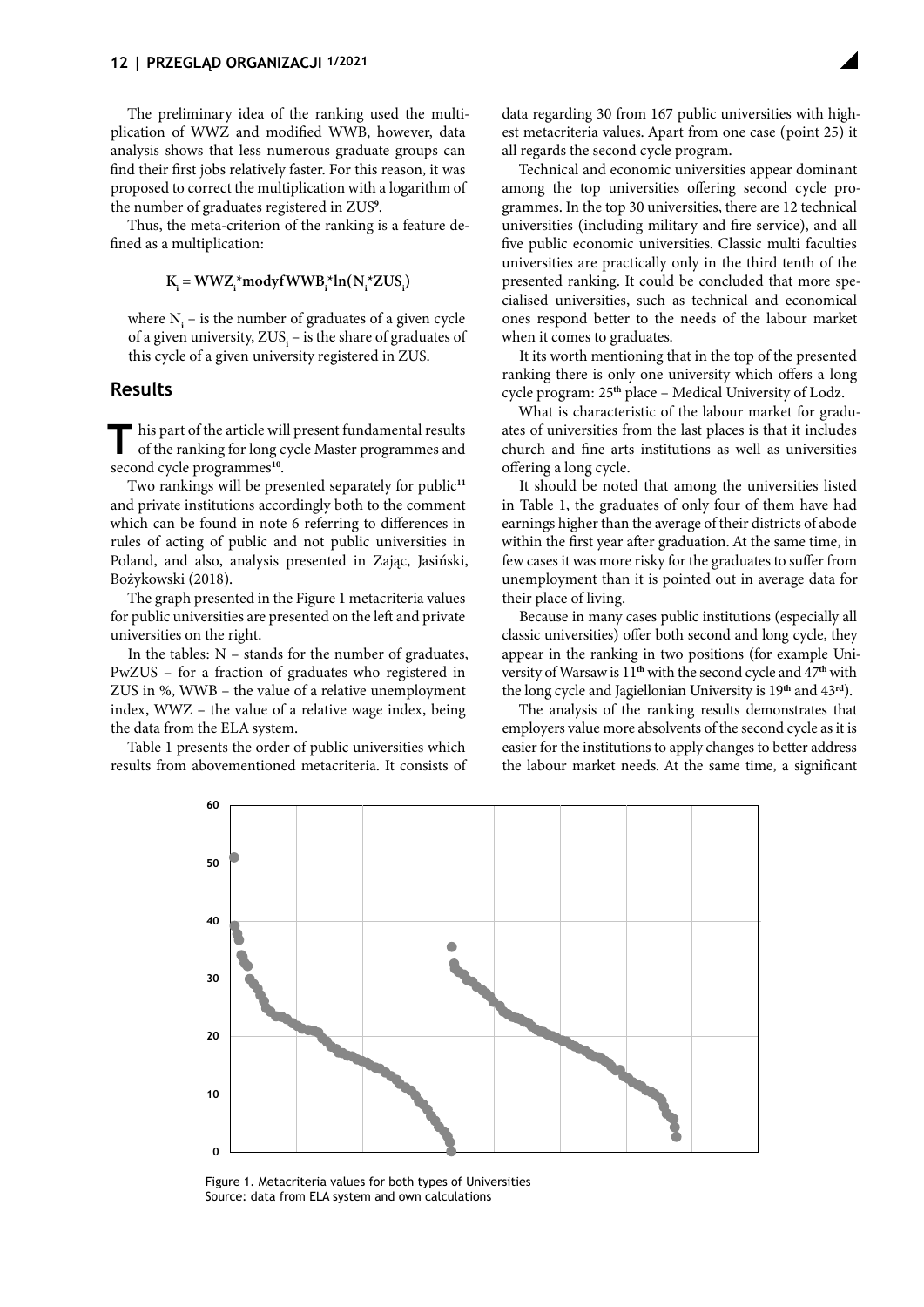

|  |  |  | Table 1. 30 top universities in the public university ranking <sup>12</sup> |  |  |  |  |  |
|--|--|--|-----------------------------------------------------------------------------|--|--|--|--|--|
|--|--|--|-----------------------------------------------------------------------------|--|--|--|--|--|

| No.            | Name                                              | N    | <b>PwZUS</b> | <b>WWB</b> | <b>WWZ</b> |
|----------------|---------------------------------------------------|------|--------------|------------|------------|
| $\mathbf{1}$   | SGH Warsaw School of Economics                    | 1693 | 95.04%       | 0.27       | 1.3        |
| 2              | Warsaw University of Technology                   | 2883 | 93.24%       | 0.51       | 0.98       |
| 3              | AGH University of Science and Technology          | 3484 | 94.72%       | 0.83       | 0.98       |
| $\overline{4}$ | Wrocław University of Science and Technology      | 3229 | 94.70%       | 0.7        | 0.96       |
| 5              | Poznan University of Technology                   | 2291 | 95.90%       | 0.76       | 0.99       |
| 6              | Police Academy in Szczytno                        | 489  | 98.98%       | 0.48       | 1.08       |
| $\overline{7}$ | Gdańsk University of Technology                   |      | 93.44%       | 0.76       | 0.93       |
| 8              | Wrocław University of Economics                   |      | 96.47%       | 0.74       | 0.95       |
| 9              | Cracow University of Economics                    |      | 93.09%       | 0.78       | 0.87       |
| 10             | Lodz University of Technology                     | 1439 | 95.41%       | 0.79       | 0.94       |
| 11             | University of Warsaw                              | 4079 | 91.74%       | 0.63       | 0.79       |
| 12             | Silesian University of Technology                 | 2501 | 97.28%       | 0.91       | 0.88       |
| 13             | Warsaw University of Life Sciences - SGGW         | 2022 | 94.71%       | 0.7        | 0.81       |
| 14             | Poznań University of Economics and Business       | 1520 | 96.18%       | 0.65       | 0.82       |
| 15             | Main School of Fire Service                       |      | 99.09%       | 0.48       | 1.07       |
| 16             | Medical University of Warsaw (second cycle)       |      | 98.11%       | 0.32       | 0.86       |
| 17             | Military University of Technology                 |      | 97.03%       | 0.65       | 0.91       |
| 18             | Cracow University of Technology                   | 2211 | 95.75%       | 1.1        | 0.82       |
| 19             | Jagiellonian University                           |      | 89.18%       | 0.95       | 0.76       |
| 20             | Cracow University of Economics                    | 1331 | 97.22%       | 0.79       | 0.79       |
| 21             | University of Applied Sciences in Nysa            | 38   | 100.00%      | $\bf{0}$   | 1.33       |
| 22             | University of Lodz                                | 3349 | 95.85%       | 0.97       | 0.72       |
| 23             | University of Science and Technology in Bydgoszcz | 605  | 96.36%       | 0.87       | 0.88       |
| 24             | University of Gdansk                              | 2689 | 95.76%       | 0.88       | $0.7\,$    |
| 25             | Medical University of Lodz (long cycle)           |      | 92.73%       | 0.16       | 0.7        |
| 26             | Adam Mickiewicz University                        | 3094 | 94.83%       | 1.02       | 0.68       |
| 27             | Nicolaus Copernicus University                    | 2117 | 95.80%       | 0.87       | 0.67       |
| 28             | Medical University of Poznan (second cycle)       | 578  | 97.75%       | 0.57       | 0.75       |
| 29             | West Pomeranian University of Technology          | 827  | 95.65%       | 1.03       | 0.78       |
| 30             | University of Zielona Gora                        |      | 96.58%       | 0.97       | 0.75       |

Source: data from ELA system and own calculations

part of students of the second cycle are already alumni of another faculty (also on another university). This may lead to a conclusion that employers prefer graduates with better experience and wider horizons.

It is worth mentioning that in the first third of the ranking there are both institutions with very small number of alumni (38 people from University of Applied Sciences in Nysa, which within the second cycle offers architecture and nurse studies) as well as the biggest Polish universities (University of Warsaw with 4079 the second cycle alumni

and 878 the long cycle alumni or Jagiellonian University with 3208 graduates from the second cycle and 1434 from the long cycle.

It should be added that alumni of the second cycle conducted by medical universities are in better positions after the first year on the labour market than the long cycle alumni. However, this is the result of the system in which medical doctors are employed. For alumni who are three years after getting the diploma the situation is different as it was described in Rocki [\(2019\).](#page-7-0)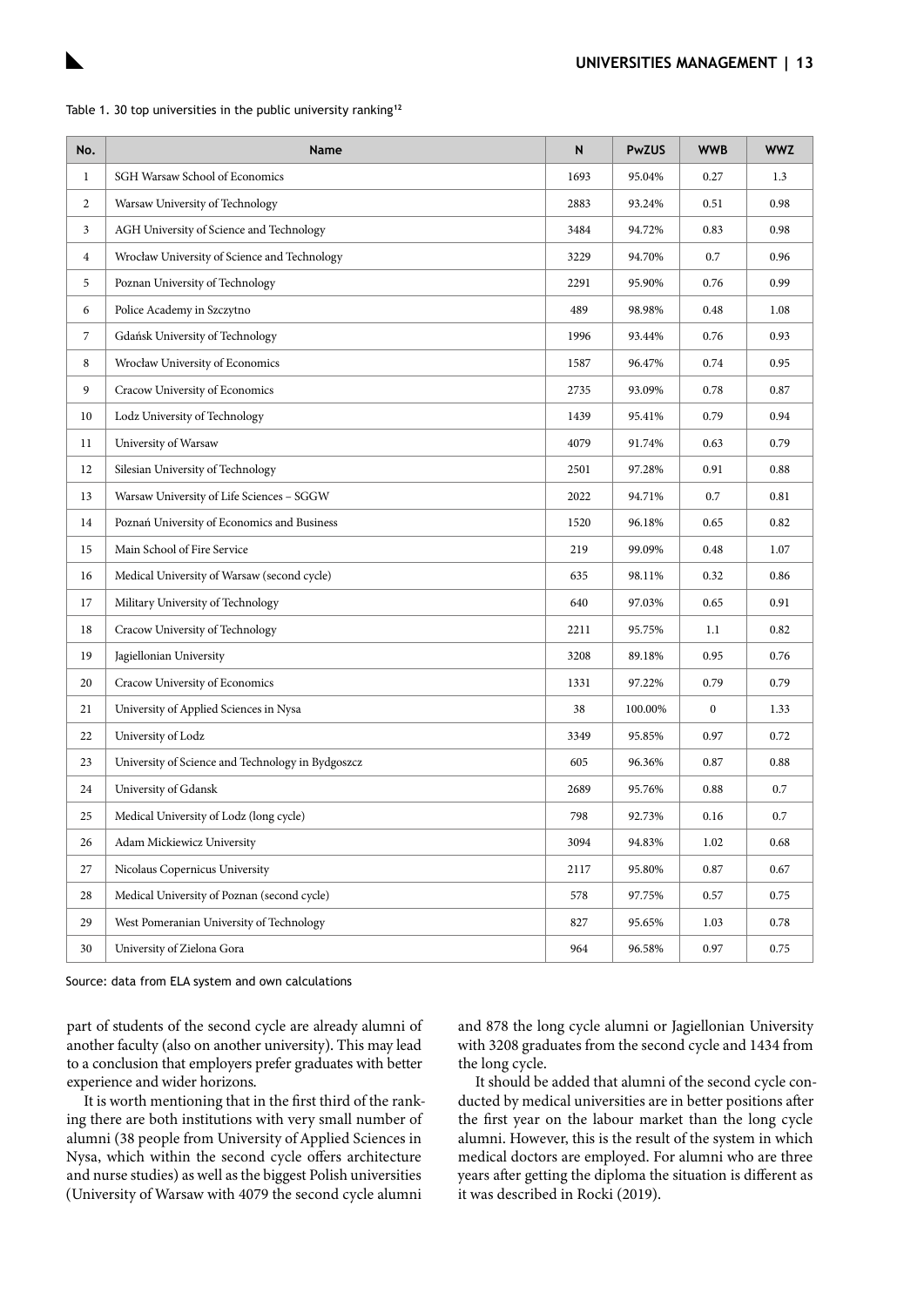#### **14 | PRZEGLĄD ORGANIZACJI 1/2021**

| No.            | Name                                                                 | $\mathsf{N}$ | <b>PwZUS</b> | <b>WWB</b>       | <b>WWZ</b>   |
|----------------|----------------------------------------------------------------------|--------------|--------------|------------------|--------------|
| $\mathbf{1}$   | Higher School of Strategic Planning in Dąbrowa Górnicza              | 175          | 98.31%       | 0.09             | 1.25         |
| $\overline{c}$ | Collegium Masoviense                                                 | 154          | 98.72%       | 0.07             | 1.17         |
| 3              | Wyższa Szkoła Biznesu i Przedsiębiorczości w Ostrowcu Świętokrzyskim | 261          | 98.49%       | 0.3              | 1.08         |
| $\overline{4}$ | University of Information Technology and Management in Warsaw        | 111          | 96.52%       | 0.61             | 1.35         |
| 5              | Elbląg University of Humanities and Economics                        | 293          | 98.65%       | 0.16             | 1.02         |
| 6              | Kozminsky University                                                 | 368          | 71.73%       | 0.28             | $\mathbf{1}$ |
| $\overline{7}$ | WSB University Poznań (Wyższa Szkoła Bankowa)                        | 1120         | 97.99%       | 0.58             | 0.88         |
| 8              | WSB University Wrocław (Wyższa Szkoła Bankowa)                       | 1321         | 95.31%       | 0.71             | 0.88         |
| 9              | University of Humanities and Ecomics in Lodz                         | 458          | 93.66%       | 0.42             | 0.97         |
| 10             | Wyższa Szkoła Umiejętności Społecznych w Poznaniu                    | 141          | 99.30%       | $\mathbf{0}$     | 1.11         |
| 11             | University of Medical Sciences in Legnica                            | 107          | 99.07%       | $\boldsymbol{0}$ | 1.15         |
| 12             | Polonia University                                                   | 74           | 83.15%       | 0.01             | 1.25         |
| 13             | Wyższa Szkoła Nauk Stosowanych w Rudzie Śląskiej                     | 27           | 100.00%      | $\mathbf{0}$     | 1.62         |
| 14             | University of Social Sciences                                        | 1652         | 93.65%       | 0.65             | 0.81         |
| 15             | Lipinski University                                                  | 359          | 98.90%       | 0.61             | 1.01         |
| 16             | Poznan School of Logistics                                           | 381          | 98.45%       | 0.43             | 0.96         |
| 17             | Enviromental Management University in Tuchola                        | 25           | 100.00%      | 0.22             | 1.7          |
| 18             | <b>SWPS University</b>                                               | 1199         | 95.84%       | 1.03             | 0.9          |
| 19             | WSB University Torun (Wyższa Szkoła Bankowa)                         | 620          | 98.73%       | 0.58             | 0.89         |
| 20             | WSB University Gdańsk (Wyższa Szkoła Bankowa)                        | 748          | 97.91%       | 0.45             | 0.84         |
| 21             | Helena Chodkowska University of Technology and Economics             | 448          | 95.12%       | 0.47             | 0.9          |
| 22             | Lazarski University                                                  | 166          | 72.49%       | 0.4              | 1.06         |
| 23             | University of Economics and Human Sciences in Warsaw                 | 281          | 73.95%       | 0.36             | 0.95         |
| 24             | WSB University (Wyższa Szkoła Biznesu)                               | 527          | 93.61%       | 0.53             | 0.88         |
| 25             | Cuiavian University in Wloclawek                                     | 210          | 99.06%       | 0.38             | $\mathbf{1}$ |
| 26             | University of Economics and Innovation                               | 651          | 95.74%       | 0.76             | 0.88         |
| 27             | University of Business in Wroclaw                                    | 57           | 86.36%       | 0.18             | 1.25         |
| 28             | Wyższa Szkoła Informatyki Stosowanej i Zarządzania w Warszawie       | 77           | 90.59%       | 0.72             | 1.29         |
| 29             | Wyższa Szkoła Gospodarki Krajowej w Kutnie                           | 97           | 97.00%       | 0.38             | 1.13         |
| 30             | Warsaw School of Computer Science                                    | 29           | 100.00%      | $\boldsymbol{0}$ | 1.43         |

#### Table 2. 30 top universities in the private university ranking

Source: data from ELA system and own calculations

In the top of the ranking of private institutions**[13](#page-6-0)** there are also universities offering the second cycle. Among first 30 institutions there is only SWPS University (18th place) conducting the long cycle program on two faculties: law and psychology.

Table 2 presents the order of private universities. It consists of data regarding 30 out of 171 private universities with the highest metacriteria values.

It should be mentioned that in case of private universities it is often difficult to define their profile, as they conduct

several different faculties (for example finance and nurse studies). For this reason, in the analysis we cannot take into consideration only names of the institutions. For instance, a medical university are Higher School of Strategic Planning in Dąbrowa Górnicza and Collegium Masoviense. Third in ranking Wyższa Szkoła Biznesu i Przedsiębiorczości offers economy and pedagogy but also nurse program.

In addition to the previous comment, it can be noted that in case of top of the ranking there are the universities that offer medical and economic programs.

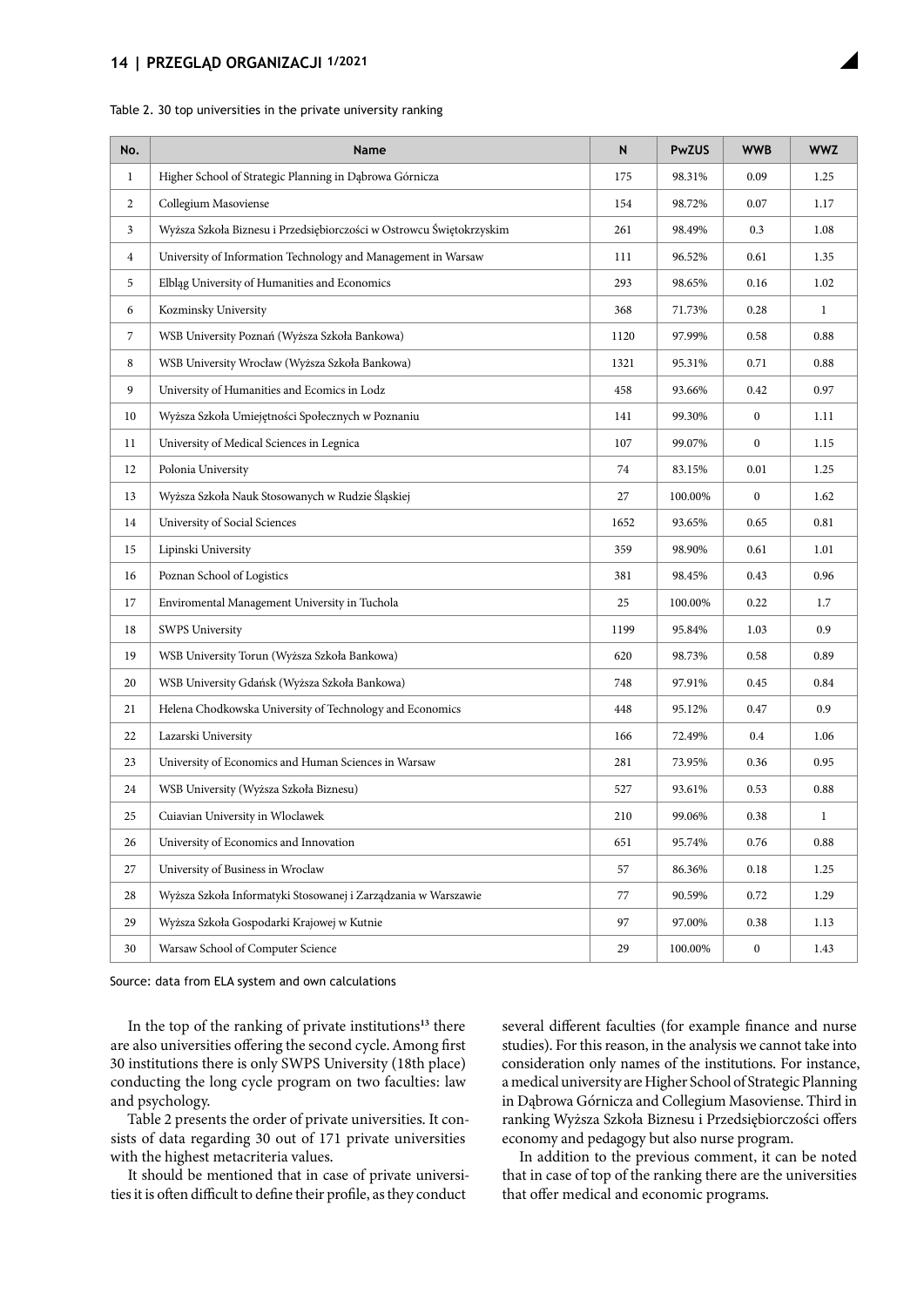<span id="page-6-0"></span>It can be observed that alumni of private institutions more often than alumni of public institutions get higher than average renumerations than in their place of living (indicator of WWZ value higher than 1). This is connected with the fact that in the majority of cases students of those universities are working and studying.

In comparison with public universities (despite those which are presented in the table) the private ones have fewer alumni. For 30 universities with the lowest values of metacriteria only 4 have more than 100 alumni and in the majority of cases they offer the long-term cycle.

At the end of the presentation of the ranking result it is worth noting that in the first thirty institutions only Jagiellonian University has less than 90% of alumni registered in ZUS (89.18%). In case of private universities, it is less than 90% (but not less than 70%). That is caused by the fact that there are students from other countries who go back to their home countries after graduation<sup>14</sup>.

## **Conclusions**

**I** t is noteworthy that applying a metacriterion and exogenous data makes the results certainly more objective. Many popular rankings use data from surveys carried out by universities which are difficult to verify, but using specific features in rankings encourages quality improvements in particular measures (values of forming indicators) in order to attain a better ranking position. In the proposed ranking, synthetic and holistic characteristics which define the effects of the university activity have been accounted for, so attaining a higher position in the ranking will be a potential effect of multiple improvement processes relating to these activities.

In particular, the proposed ranking indicates a possibility to measure the quality of education. This can be done by monitoring the alumni on the labour market on the basis of data from ZUS which was a goal of this study. It should be stressed that the presented ranking is objective only considering the proposed criterium. However, the results can be a starting point to conduct further, deeper analysis.

Certainly, the conclusions from the ELA reports are not and cannot be the only basis to formulate opinions on the quality of education. It is worth comparing them with inspection reports and education quality assessment made by Polish Accreditation Commission (PKA)**<sup>15</sup>** as these reports include extensive information about teaching staff, infrastructure or international cooperation. Consequently, such an analysis may give rise to corrections, improvement or liquidation of the field of study, which was not positively perceived by employers. These analyses may be particularly interesting due to the comparison of the graduates' careers with the declarations of universities on the cooperation with employers in the course of creating a study programme for an atypical field of study.

To recap, the presented results of calculations seem to indicate that the job market has a higher appreciation of graduates in technical and economic programmes than of those in "general university" or "life sciences" fields. However, it should be kept in mind that technical and economic

programmes are also run at classical universities (practically also other types of universities), but it is actually the graduates of the universities whose key mission is "reflected" in their name, that offer programmes which are highly valued by the labour market. At such universities, when they strive to deliver on their mission, scientific research may be better applied to improve academic curricula due to the natural synergy of both processes. A wide scope of scientific research correlated with real economic processes helps refine academic curricula. This kind of research usually arises from intense and efficient collaboration with the social and economic environment, which consequently impacts on the creation of the curricula. All of this increases the quality of tuition and attracts recognition of the job market.

**Prof. Marek Rocki, Ph.D., D.Sc. SGH Warsaw School of Economics Collegium of Economic Analysis ORCID: 0000-0001-9705-5726 e-mail: [roma@sgh.waw.pl](mailto:roma%40sgh.waw.pl?subject=)**

#### **Endnotes**

- **1)** For instance in so called Shanghai ranking (ARWU) quality of education is measured taking into account only the number of Nobel prices winners among the graduates [\(Liu Nian](#page-7-0) [Cai, Cheng Ying, 2007\).](#page-7-0)
- **2)** POL-on is an integrated system (a repository) of data on the Polish tertiary education gathering data on universities, including data on the students and staff: [https://www.polon.](https://www.polon.nauka.gov.pl/siec-polon) [nauka.gov.pl/siec-polon](https://www.polon.nauka.gov.pl/siec-polon)
- **3)** KRUS the Agricultural Social Insurance Fund: an alternative system of social insurance for farmers: [https://www.krus.](https://www.krus.gov.pl/en/) [gov.pl/en/](https://www.krus.gov.pl/en/)
- **4)** For communities of fewer than 10 persons reports are not generated, and for sub-sets of fewer than 3 persons the numerical data are not presented.
- **5)** In the ELA system there are three "levels" ("cycles") of studies: first cycle, second cycle and long cycle studies.
- **6)** Comment for readers from other countries than Poland: in Polish public universities not more than half of students can pay their fee. Basic activities of those universities are financed by the State budget. In private universities as a rule all of the students pay the fee. Most of the time students who pay the fee work, and the universities organise the lectures during weekends – this type of studies are called non-stationary (part – time). Studies that take place on weekdays are called stationary studies (full time). The minister responsible for higher education decides which faculties are organised as long cycle master's degree. At the moment those faculties are: medical analysis, pharmacy, physiotherapy, medical, dental, preschool education, basic and special education, law, veterinary. Psychology, theology and artistic faculties can be organized as long cycle master's degree.

For all other faculties division for stationary studies (full time) and non-stationary (part time) applies. Due to the abovementioned differences in financing the studies are the reason why students preferably go for stationary studies at